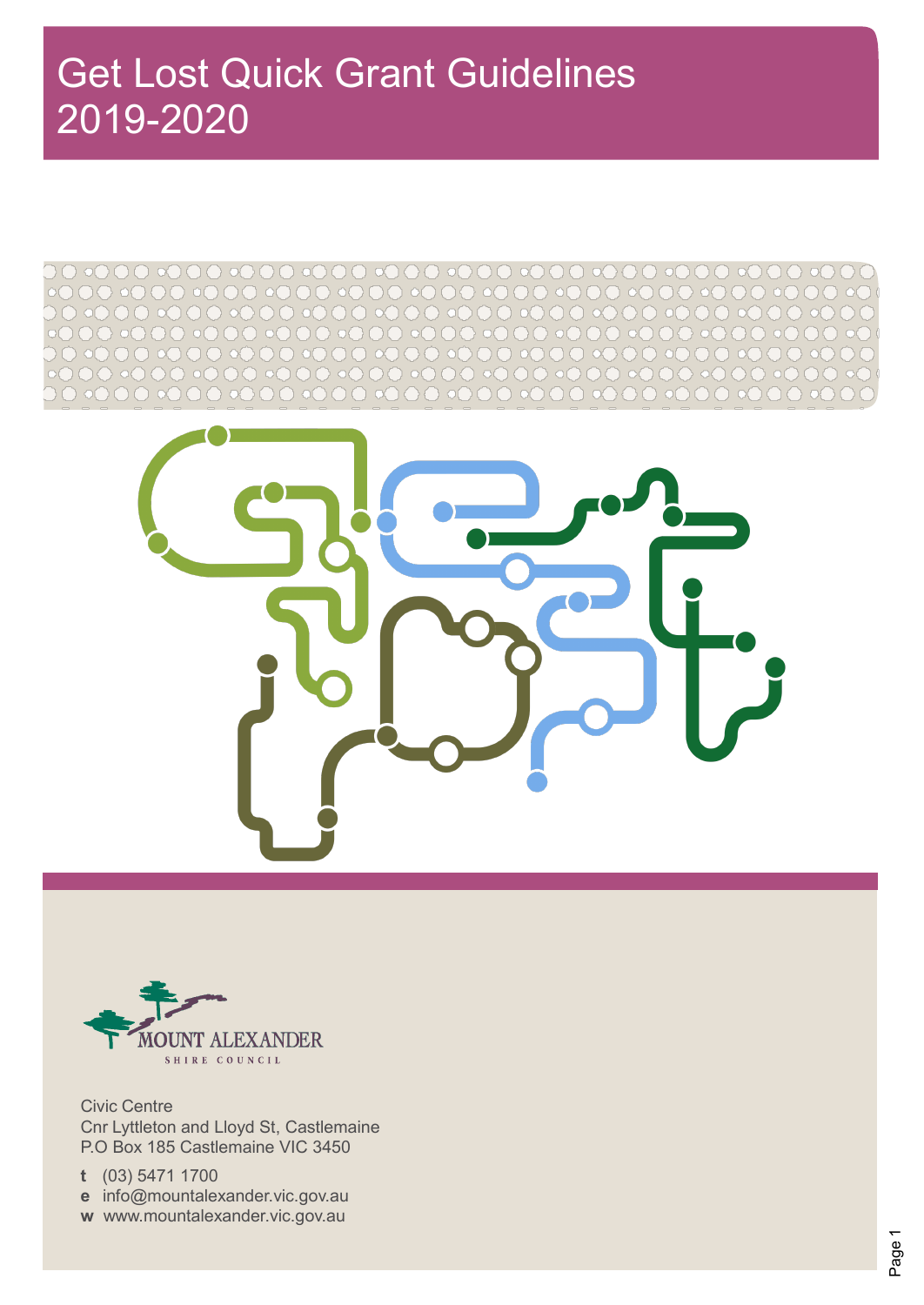# Our Get Lost Quick Grants Program

As part of Mount Alexander Shire Council's Covid-19 response package, we have allocated \$10,000 from existing operating budgets in 2019-20, to support the shire's hard-hit creative community and workforce.

This short-term program align with the goals in our Council Plan 2017-2021 and other strategic directions.

Council is expecting a high number of applications but encourage them from all creative thinkers across the shire, to help us understand need, and to build a pipeline of projects under development.

Grants will be awarded before the end of the financial year, with applications closing midnight, 28 June, 2020.

Applications for up to ten, \$1,000 Get Lost Quick grants are now open through our new Get Lost platform at [www.getlost.org.au.](http://www.getlost.org.au/)

Applications must be for projects and activities that are:

- Based in Mount Alexander Shire; and
- Benefit the Mount Alexander Shire community.

# **The funding stream:**

Get Lost Quick Grants:

- Open until **midnight, 28 June, 2020**
- Up to \$1000 available per projects or activity
- Total budget of \$10,000, once exhausted this stream will be closed
- Application process: Simple online application via [www.getlost.org.au](http://www.getlost.org.au/)
- Reporting requirements: Short completion report with a summary of outcomes and photos or media links.

### **Information:**

If these guidelines do not provide the information you need, or if you have trouble submitting your application, please contact Cultural Development Officer, Vicki Anderson at [arts@mountalexander.vic.gov.au](mailto:arts@mountalexander.vic.gov.au) or on 5471 1877.

#### **Our vision:**

Mount Alexander: innovative, creative and connected.

#### **Program objectives:**

In accordance with our vision the Get Lost Quick Grants Program aims to:

- Support the building of social connections in each of our towns;
- Recognise, support and celebrate our local indigenous culture past and present;
- Build the capacity of our community to manage the impact of climate change and changing weather patterns;
- Improve health through use of our public spaces and trails;
- Implement initiatives to create acceptance of diversity;
- Manage and protect our heritage;
- Support business growth and local employment and
- Support and promote our cultural and artistic communities

Applicants are encouraged to read our Council Plan 2017- 2021, prior to applying.

#### **How to apply:**

• Complete your application online at: getlost.org.au

Note:

- Eligible applicants may only receive one grant in this stream
- Late applications will not be considered.

**Applications open: Applications close:** Midnight, Sunday 28 June, 2020

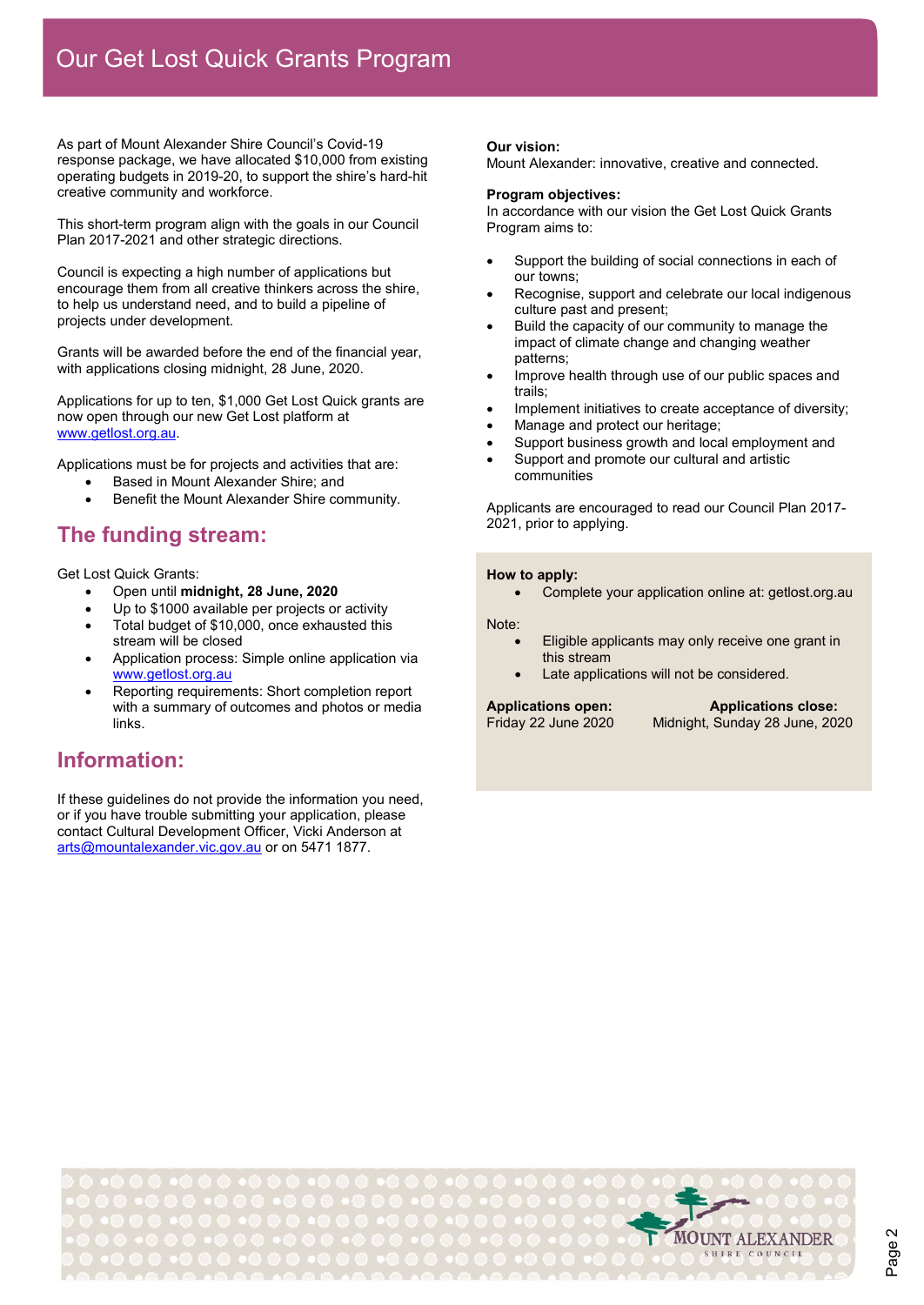#### **The Get Lost Quick Grants form part of Council's 2019-20 Covid-19 response package.**

• Up to \$1000 grants available for projects or activities that are planned to occur between 1 July 2020 and 31 December 2020.

Note: Council is pursuing a more comprehensive cultural grants program for 2020-21. For further information visit our Get Lost Forever project at [https://australianculturalfund.org.au/projects/get-lost](https://australianculturalfund.org.au/projects/get-lost-forever/)[forever/](https://australianculturalfund.org.au/projects/get-lost-forever/)

#### **Who can apply?**

Applicants must:

- Be a not-for-profit, incorporated association, registered charity, an auspiced individual/group, commercial or eligible service organisation;
- Have an Australian Business Number (ABN) or provide a Statement by a Supplier form from the Australian Taxation Office;
- Not be in debt or in dispute with Council;
- Submit only one application.

If your group is not incorporated, or a registered charity with the Australian Charities and Not for Profits Commission you can still apply for a grant if you have an auspicing body, however this must be included in the application. Auspiced applications must have a signed auspice agreement. An auspice agreement template is available via getlost.org.au, or Council's website.

Any existing funding agreements or partnerships with Council will be taken into consideration during the assessment process.

### **What can be funded by the program?**

Funding can be used for a wide variety of costs, please also refer to the section that outlines funding restrictions on the next page.

Funding may be applied for support to:

- Established and new projects/ activities
- One-off and recurring projects/ activities
- Not for profit and commercial projects/ activities

In-kind support will include:

- Marketing and promotions support.
- Council is open to, and considers fee waiver requests from creative not-for-profits. View council's Fee Waiver Policy [here.](https://www.mountalexander.vic.gov.au/files/Fee_Waiver_Policy_reviewed_March_2012_Signed.PDF)

Grant amounts are exclusive of any in-kind support value negotiated for 2020-21.

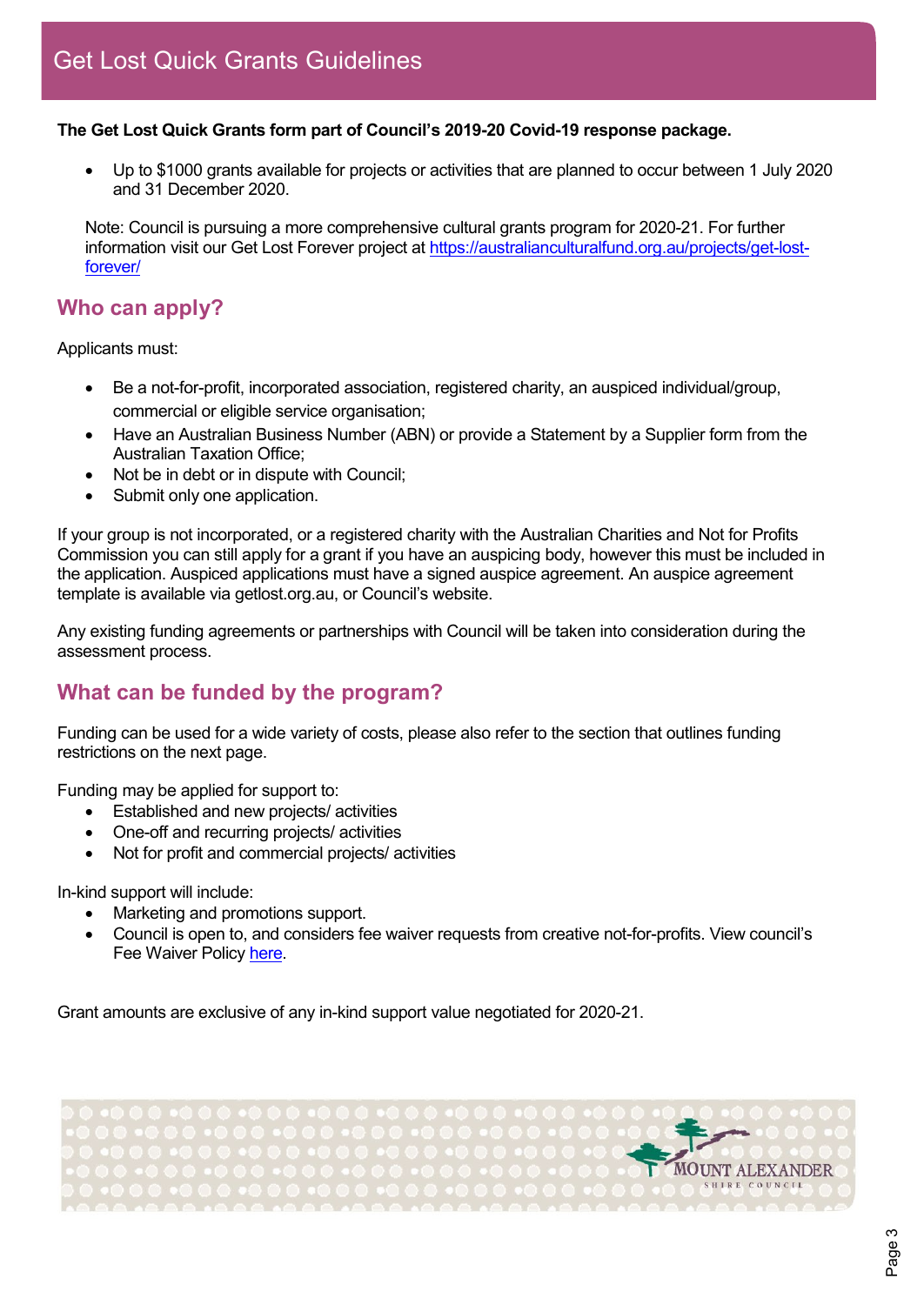# **What cannot be funded by the program?**

- Projects/activities that have not acquitted for previous Mount Alexander Shire Council grants awarded
- Projects or activities which:
	- $\circ$  are reasonably considered not acceptable by or offensive to the broad community
	- o have the sole purpose of fundraising, with no other social, cultural, economic or environmental benefit to the community
	- $\circ$  are the responsibility of other government departments or agencies  $\circ$  seek to service a debt
	- seek to service a debt
- Catering, competitions, gifts and prizes
- Ongoing operational costs (core business) such as rent, annual general meetings, insurance and utility costs
- A private project or activity that is not broadly accessible to the local community

#### **How are applications assessed?**

All applications are assessed by a cross-Council and community panel against the criteria listed below. Applications will be ranked from highest to lowest score and those with the highest scores will be awarded funds until the total pool is exhausted.

#### **Assessment criteria**

#### **1. Alignment to the Mount Alexander Shire Council Plan 2017-2021**

The project/activity's capacity to achieve **three** or more of the following (75%):

- Support the building of social connections in each of our towns;
- Recognise, support and celebrate our local indigenous culture past and present;
- Build the capacity of our community to manage the impact of climate change and changing weather patterns;
- Improve health through use of our public spaces and trails;
- Implement initiatives to create acceptance of diversity;
- Manage and protect our heritage;
- Support business growth and local employment
- Provide an accessible range of services for all including children, young people and families
- A safe, healthy and engaging environment for volunteers
- Reduced levels of waste generated by the community
- Support custodians who manage our heritage records and assets (including Indigenous heritage)
- Promote the shire as a great place to live and do business
- Help to grow tourism to the shire
- Opportunities for adult education and skills development

#### **2. Feasibility**

The applicant's capacity to successfully deliver the event (25%):

• Sound business and project planning